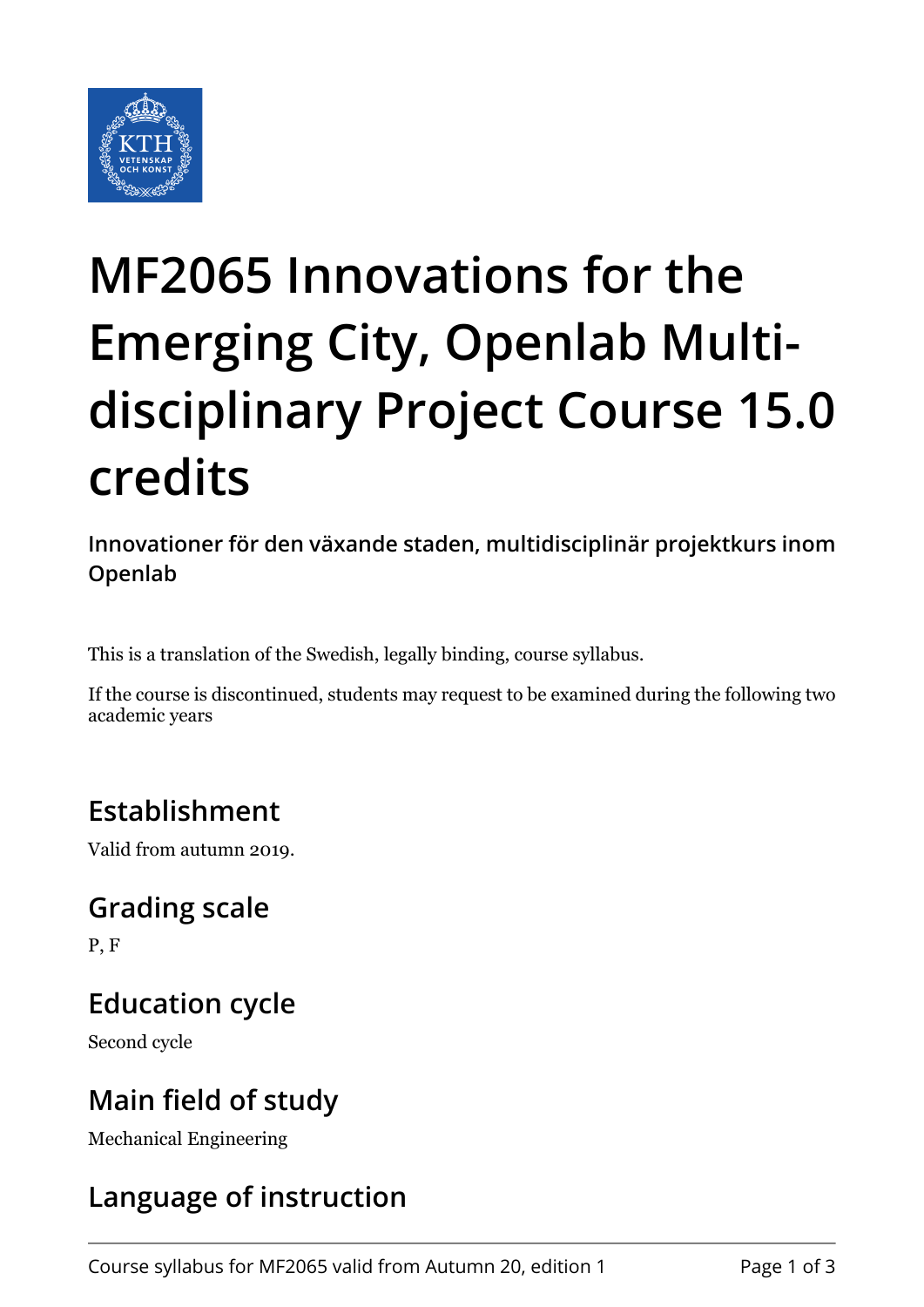The language of instruction is specified in the course offering information in the course catalogue.

## **Intended learning outcomes**

On completion of the course, the student should be able to:

- Identify, analyse and present context and target group
- Relate scientific perspectives to different practices
- Develop, plan and evaluate new innovation ideas
- Apply interactive and creative work and design methodology
- Visualise and shape innovation projects through sketches, models and prototypes
- Identify and analyse complex phenomena and present new innovation ideas that can be developed and implemented to be of lasting use and value for a specific target group
- Design an organisation for multidisciplinary project co-operation
- Handle problems that are incompletely specified by making reasonable assumptions

Be able to communicate orally and in writing:

- Different aspects of cooperation and innovation, reflections on your own behaviour in work groups and relate it to the work group's dynamics
- Concepts, progression and final results of an innovation work to non-specialists from outside the subject area
- Applied work process and implemented results to the project provider and other external interested parties

#### **Course contents**

The course aims to give the student the opportunity to design innovative and user adapted proposals vis-à-vis an external client. The student should be given the opportunity to develop and evaluate new concepts of innovations that can be implemented to create lasting use and value for a specific target group. In projects, the students learn to identify, organise, design and evaluate innovation work. Through knowledge and practices from different knowledge fields and scientific perspectives, the students learn about idea and business development, user involvement, cooperation and operational planning. The students are also given tools to apply interactive and creative work and design methodology to be able to handle incompletely specified problems and even so make reasonable and independent assumptions.

Subject areas: development of ideas, the user involvement, integration, cooperation, communication, design methodology, project methodology

## **Specific prerequisites**

Bachelor's degree